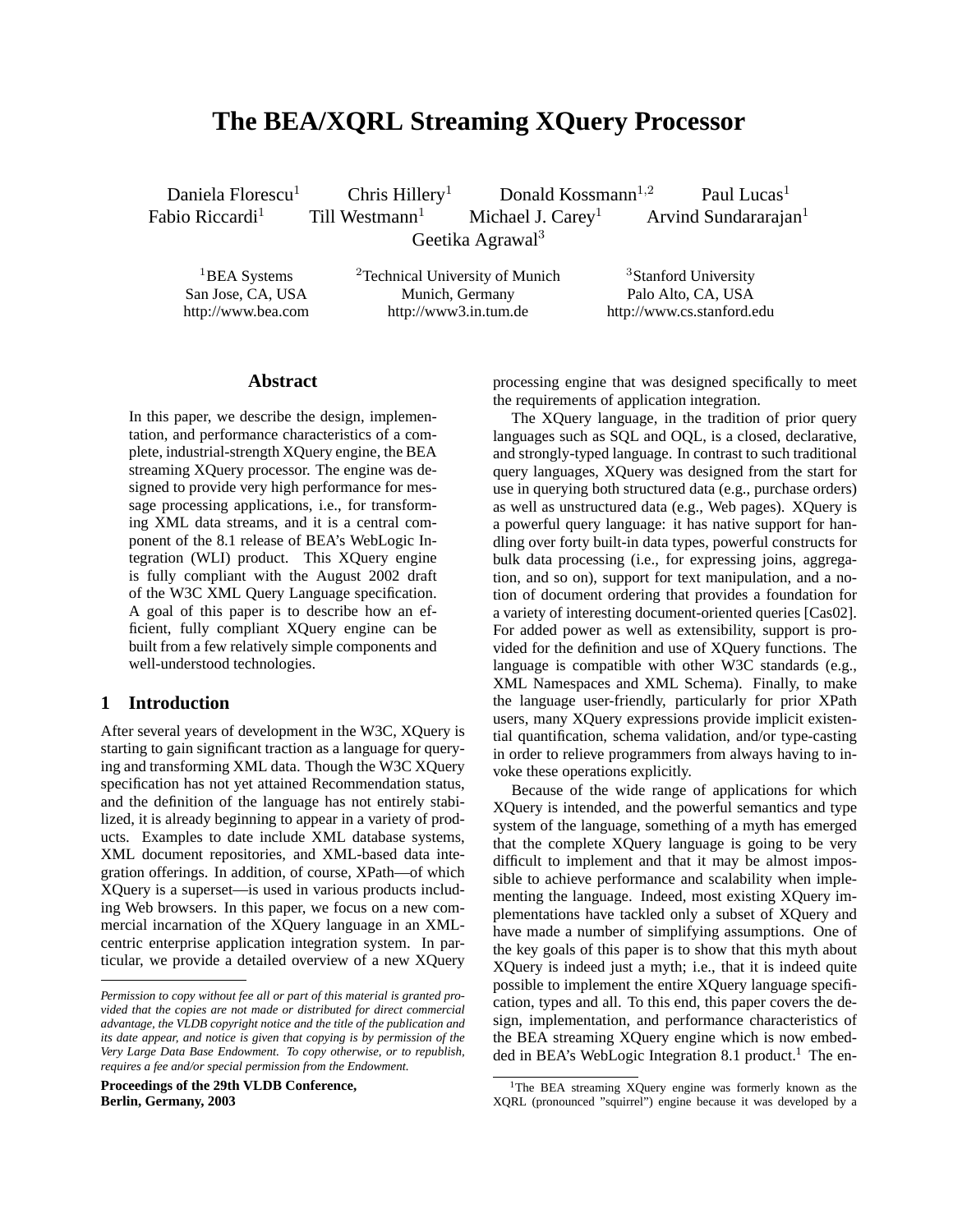gine implements the entirety of the August 2002 specification of XQuery. We also describe some of the unique requirements that drove the design of the engine, particularly in the area of streaming XML data handling, and we discuss the ways in which the engine's architecture was influenced by these requirements.

The remainder of this paper is organized as follows: Section 2 lists requirements that drove the design of the BEA streaming XQuery engine. Section 3 gives an overview of BEA's WLI 8.1 product, of which the engine is a central component. Section 4 gives an overview of the architecture of the engine. Section 5 defines the internal representation of XML data as token streams. Section 6 describes the implementation of the XQuery type system in the engine. Section 7 contains details of the compiler and optimizer. Section 8 presents the runtime system. Section 9 shows the Java interface of the engine. Section 10 presents the results of performance experiments. Section 11 discusses related work. Finally, Section 12 contains conclusions and avenues for future work.

# **2 Requirements**

BEA is a very standards-focused company. As a result, from the outset, the BEA streaming XQuery engine had a major requirement to be fully standards-compliant and to implement the entire XQuery recommendation. Performance was also a major requirement for the engine; in particular, the engine was designed to provide very high performance for message processing applications (i.e., for streaming XML data). Among the major needs for message processing XQuery applications are: (i) an efficient internal representation of XML data, (ii) the use of streaming execution (i.e., pipelining) to the extent possible, and (iii) the efficient implementation of XQuery transformations that involve the use of many node constructors.

While completeness and high performance were the top two major design goals for the BEA streaming XQuery engine, there were a number of additional requirements that influenced the design and implementation as well:

- Limited resources: An initial version of the engine had to be developed by a team of six engineers in about six months. This productivity was only possible by using Java (vs. C or C++) as a programming language for the implementation.
- Integration into BEA products: The engine was designed to be an embedded component of other BEA products (in particular WLI 8.1). Again, this mandated the use of Java, and it also required the development of a powerful Java-to-XQuery interface (referred to as the XDBC interface in Section 9).
- Usability with other components: The engine was designed to be usable with third-party parsers, schema validators, persistent XML stores, etc.
- The engine must operate properly in a clustered environment and on multi-processor machines.
- Since the XQuery specification is not yet stable (and was definitely unstable during the time when the BEA streaming XQuery engine was developed), it must be affordable to adapt the engine down the road to incorporate changes in the XQuery language specification.

# **3 XQuery in WebLogic Integration 8.1**

As mentioned in the Introduction, the application that drove the design of the BEA streaming XQuery engine is BEA WebLogic Integration (WLI) 8.1, BEA's enterprise application integration product. WLI is the portion of the BEA Platform Suite that provides tools that enable companies to rapidly develop and deploy integration-based applications that communicate with business partners, automate enterprise business processes, orchestrate existing Web services and packaged and/or legacy applications, and receive, transform, and send bits of data from/to applications throughout an enterprise. WLI 8.1 is a major new release of WLI that focuses heavily on Web services and on XML based data handling and manipulation [CBTN02]. As such, the XQuery language plays a central role in WLI 8.1. XQuery is used for specifying data transformations on messages and workflow variables, i.e., for transforming data such as purchase orders as it flows through the system. XQuery is also used to specify the data-driven process flow logic (i.e., the looping and branching) of WLI workflows.

One of the main features required of an application integration platform is strong support for data transformations—both at design-time and at runtime. This is the most important role of the XQuery engine in WLI 8.1. BEA is making a significant bet on XQuery being the right technology for this task. To provide a good designtime experience, WLI provides a built-in tool that enables integration developers to create XQuery-based data transformations without coding (i.e., without having to remember the syntax of XQuery). Figure 1 shows a "map view" screen shot taken from the beta version of WLI 8.1. In the example shown, the tool is being used to create an XML-to-XML transformation that converts an XML purchase order in one format to an XML purchase order in a different format; the source and target formats are specified as XML schemas that are shown as source and target trees in the user interface. At the time of the screen shot, the workflow developer was putting the finishing touches on the handling of addresses, which are complex structures in the input format but simple atomic values in the output format. Based on this "map view", WLI 8.1 automatically generates the corresponding XQuery query. This query can then be handedited if desired. (The WLI 8.1 data transformation editor supports limited two-way editing of XQuery queries.)

While XML-to-XML transformations are the most common form of data transformations expected, WLI 8.1 actually supports a much broader range of transformations using the data mapping tool and the BEA streaming

start-up called XQRL, Inc.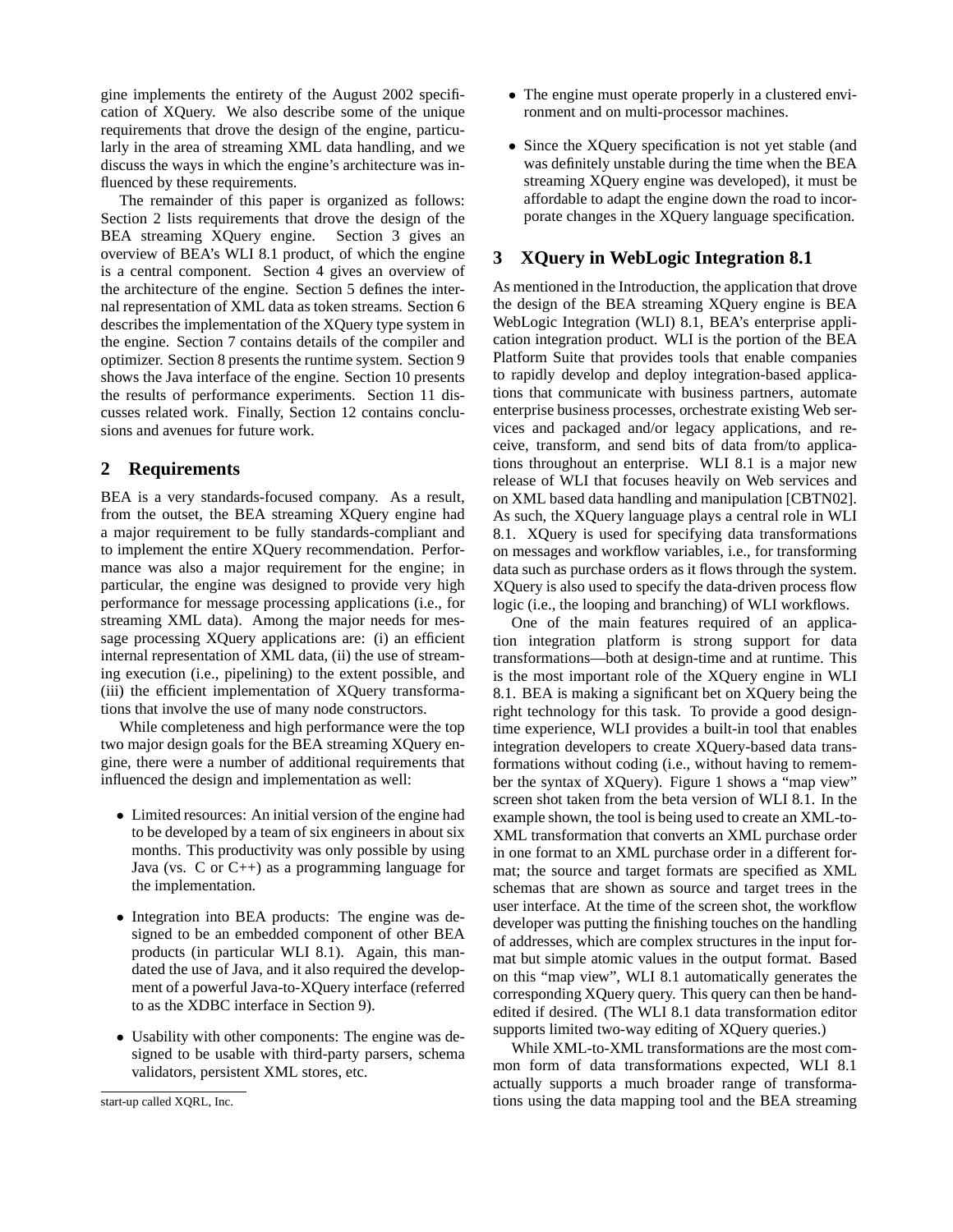

Figure 1: Graphical View of an XML Data Transformation

XQuery engine. In addition to single-document-in, singledocument-out use cases, the mapper supports the graphical construction of queries that accept multiple input arguments (e.g., a purchase order and a customer profile). It also supports the design of transformations that begin and/or end with Java objects or binary data formats rather than just documents that are instances of XML schemas. In such cases, the mapper still shows the transformation's input and/or output types as trees, so the design model is consistent across a wide range of potential data types. In the case of Java objects, WLI 8.1 infers a default XML schema corresponding to the Java class of interest. In the case of binary data, WLI 8.1 relies on the use of another WLI component, called FormatBuilder, which allows developers to separately specify, test, and persist a set of parsing rules to convert a given binary record format into a structurally isomorphic XML schema. In such cases, where a data transformation's input or output format is non-XML, a transformation step into or out of XML occurs prior to the central XQuery-based transformation. In all cases, for efficiency, the actual internal data representation is the TokenStream format described in section 5.

The other major use of XQuery in BEA WLI involves workflow process logic. Specifically, a typical WLI 8.1 workflow can include a number of XQuery expressions that serve to define the flow logic for the workflow. These expressions can be used in conditional nodes (decision nodes in the workflow) that control which branch of the flow should be processed next. They can also be used in iteration loops (loop nodes in the workflow) that drive the workflow to do something once for each piece of something else, e.g., once for each line item in a purchase order. These uses of XQuery are also tool-based, in terms of how they are specified by a developer. In this case, there is a special editor that helps the developer to edit XPath expressions in the conditions of branches of a workflow.

#### **4 XQuery Engine Overview**

An overview of the BEA streaming XQuery engine is given in Figure 2. Java applications submit XQuery queries and consume query results through an interface referred to as XDBC; the name XDBC is derived from JDBC. The query is then parsed and optimized by the query compiler. The compiler generates a query plan, which is a tree of operators that consume data from one another in a cascading fashion. The plan is interpreted by the runtime system, which consists of implementations of all the functions and operators of the XQuery library [F02] and of the XQuery core (e.g., sorts and joins). Furthermore, the runtime system contains an XML parser and an XML schema validator which are required when external XML data must be processed as part of a query. In WLI 8.1, incoming XML messages are parsed and schema-validated once and then stored in a special format so that they can be used in many XQuery queries without paying the high cost for parsing and schema validation for each query invocation. These messages are bound as free variables to queries and variable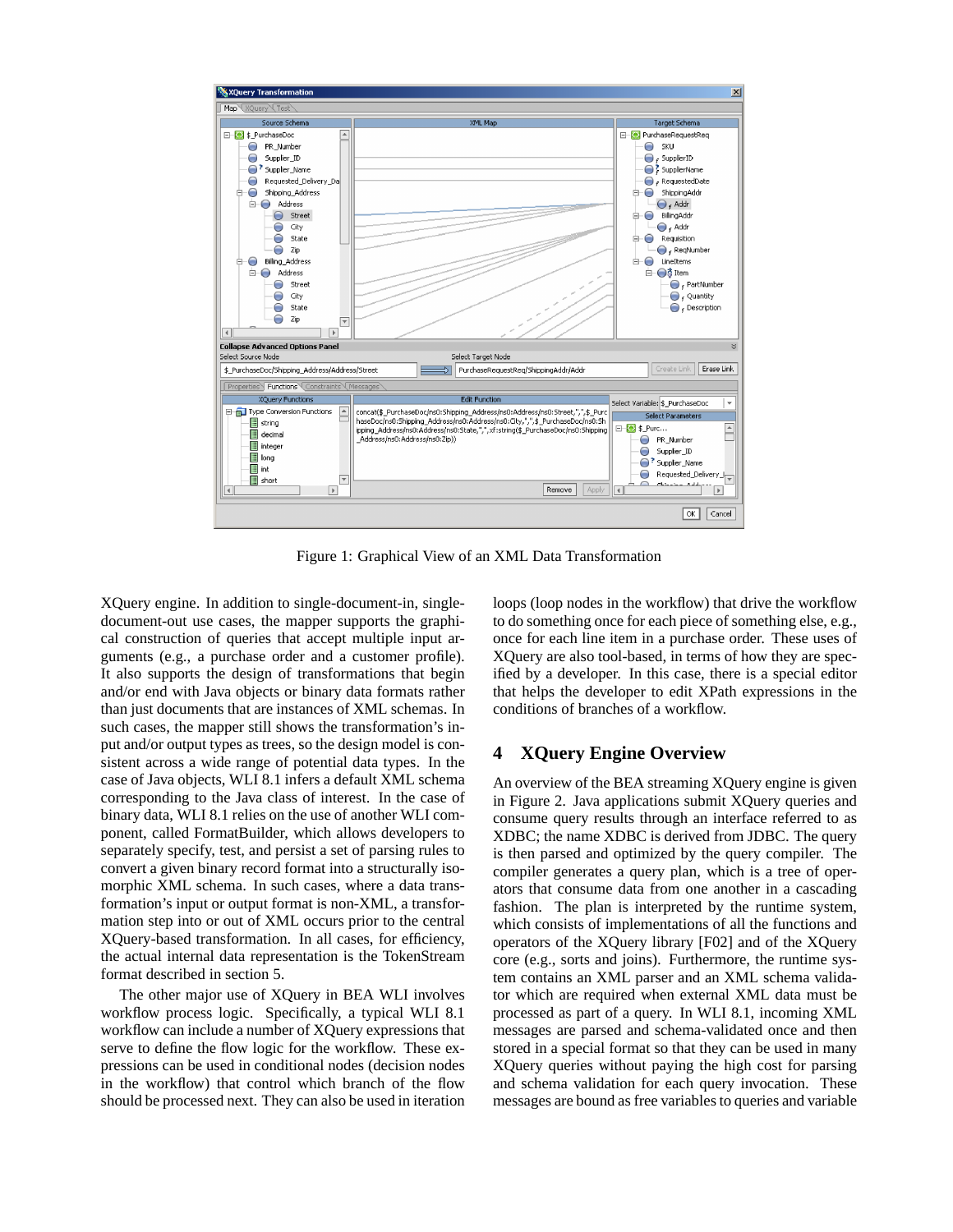bindings are also carried out by the means of the XDBC interface.



Figure 2: Overview of the BEA Streaming XQuery Engine

All XML data is represented as a stream of tokens that are roughly equivalent to SAX events in their semantics (i.e., a depth-first unfolding of an XML tree). This token stream minimizes the memory requirements of the engine. In addition, the token stream allows the lazy evaluation of queries. At runtime, each runtime operator consumes its input a token at a time and input data that is not required is simply discarded. The token stream matches the XQuery data model [M02]. Furthermore, the BEA engine provides tools that applications developers can use in order to serialize the token stream or construct a DOM representation from a stream of tokens (not shown in Figure 2).

The query engine is implemented entirely as a library, so it is embeddable in any application that might need to manipulate XML data. Input and output to the query engine is only supported using XML token streams, or by using a parser that translates some other form of XML into its token stream format. A toolkit of utility classes is provided to allow the instantiation of parsers, serializers, and adaptors that can efficiently couple the XQuery engine with most XML processing applications. The token stream itself is defined as a Java interface in order to allow for different implementations; the default implementation uses simple Java objects.

#### **4.1 Compile-Time Issues**

Because XQuery is a strongly typed language with a fairly complex type system, one of the important subtasks of the compiler is to verify the type consistency of the query with respect to its input sources and derive the type of the query result by deriving the partial types of each subexpression using type inference rules. Type information is also very important during the compiler's query optimization phase, as we will see later. The fact that the type system of XQuery consists of a mixture of named and structural typing makes this task interesting. Structural typing is limited to the types of input parameters and return values of functions and operators in XQuery, as both simple and complex XML types are named; however, during the type inference and query optimization phases, complex type operations must be performed to infer result types (type derivation and construction) and to determine whether a particular type is acceptable as input for a function or an operator (type subsumption).

Structural typing is found in functional languages (e.g., ML and Haskell) and it is considered algorithmically challenging since, in the general case, accurate type inference can be very costly (the type subsumption operation has exponential complexity). We have studied the patterns of utilization of the different type-related algorithms in the specific context of XQuery, and by intelligently caching type comparison results, we have been able to improve the performance of the type system implementation by more than two orders of magnitude with respect to the classical algorithms. We will say more about this in Section 6.

#### **4.2 Run-Time Issues**

In the XQuery world, queries are compiled and executed against execution contexts; these contain type definitions, XML schemas, function libraries, and variable definitions. In the BEA streaming XQuery engine, execution contexts can be made persistent and can survive query execution, though they are immutable objects from a logical point of view. Moreover, contexts in the XQuery world can be stacked, with a new context increasing or overriding the content of the previous context(s). The XQuery LET operator, for instance, defines a new context in a query, introducing a new variable and overriding previous variable declarations with the same name from outer contexts.

The main design goal of the runtime system is performance. In order to achieve good performance the runtime system works in a stream-based dataflow way and avoids materialization of intermediate results whenever possible. Furthermore, the runtime system provides generic implementations of all functions and operators, but at the same time, it is possible to exploit all the knowledge available at compile-time (in particular, typing information).

## **5 XML Token Stream**

In this section, we will briefly describe the structure of the XML token stream which is used in order to represent XML data. Since it is straightforward, we describe it by the means of a small example. Consider the following element declaration:

#### <judgement index="11">43.5</judgement>

The parser translates this element into the following token stream (serialized); although the notation used here is textual, the actual tokens are of course binary and very compact.

<sup>[</sup>ELEMENT [judgement@http://www.bea.com/example], [anyType@http://www.w3.org/2001/XMLSchema]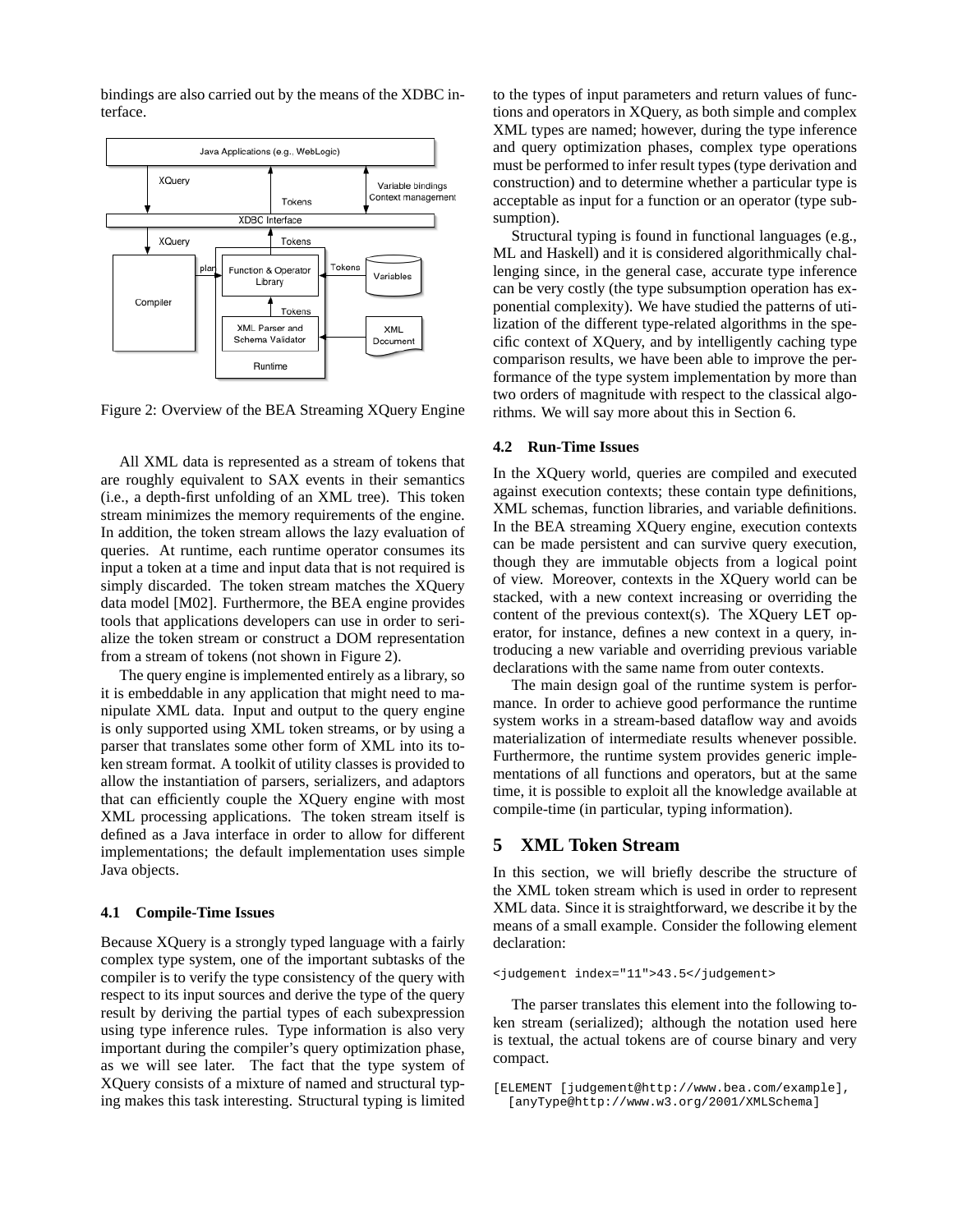```
]
[ATTRIBUTE [index],
 [anySimpleType@http://www.w3.org/2001/XMLSchema]
]
[CharData 11]
[END ATTRIBUTE]
[TEXT 43.5 ]
[END ELEMENT]
```
This example shows that there is an ELEMENT token whose name is judgement and type xs:anyType. The ELEMENT token is followed by an ATTRIBUTE token whose name is index and type is xs:anySimpleType. Then, follows the value of the attribute (11) represented as a CharData token. An END ATTRIBUTE token closes the attribute declaration; note that the value of an attribute can be a list of values. A TEXT token represents the content of the element and finally an END ELEMENT token closes the element declaration.

The previous data can be validated against the following XML Schema snippet [Sch01]:

```
<xsd:complextype name="vote">
 <xsd:simpleContent>
   <xsd:extension base="xsd:float">
      <xsd:attribute name="index" type="xsd:int"/>
   </xsd:extension>
 </xsd:simpleContent>
</xsd:complexType>
```

```
<xsd:element name="judgement" type="vote"/>
```
The result of doing so is the following slightly different token stream:

```
[ELEMENT [judgement@http://www.bea.com/example],
 [vote@http://www.bea.com/example]
]
[ATTRIBUTE [index],
 [int@http://www.w3.org/2001/XMLSchema]
]
[int 11]
[END ATTRIBUTE]
[TEXT 43.5 ]
[float 43.5]
[END ELEMENT]
```
The type of the ELEMENT token is now "vote" and that of the ATTRIBUTE is "xs:int". The value of the attribute is a binary int and the element TEXT value is enriched with the binary float representation. Note that the XQuery standard mandates that the original lexical representation of elements is preserved, so both the "untyped" and "typed" values are kept in the token stream.

Although the XML token stream is mainly designed for the processor's internal data representation, it turns out to be a very convenient XML format for application interchange. The token stream allows XML fragments to be managed easily, and it is easy to serialize it, both for the network and on disk. In fact, WLI uses a serialized token stream format whenever it needs to persist the values of XML workflow variables; since it uses XQuery as its principal means for XML processing, its intermediate results are best kept in a format directly amenable to efficient XQuery processing.

# **6 Type System**

XQuery has a rich (and complicated) type system [Sem02] which is compatible with XML Schema [Sch01]. In addition to types found in conventional programming languages, such as integer, string, etc., and user-defined structures, XQuery's type system allows new types to be created using sequences (e.g., integer followed by string), alternation (e.g., integer or string), shuffle-product (e.g., integer and string in either order), and occurrences of those (zero or one, zero or more, and one or more). Types are used by XQuery to determine whether XML data is in the required form, hence type. To determine this, the questions that an XQuery processor needs to be able to answer are:

- 1. Are two types equal?
- 2. Is one type a subtype of another?
- 3. Do two types intersect?

An XQuery type (e.g., (xs:integer |  $xs:string(*)$  can be represented as a regular expression. Regular expressions and XQuery types are naturally represented using trees. Using trees to represent types allows them to be constructed easily (by a compiler parsing an XQuery, for example). While representing types as trees seems natural, trees don't allow the questions mentioned above to be answered easily. One reason why not is because many different trees can represent the same (non-trivial) type.

Regular expressions, and XQuery types, can also be represented using an extension of finite state automata (FSA), where an XQuery type corresponds to a language accepted by such an FSA. Simple XQuery types such as xs:integer and xs:string are symbols comprising the alphabet of the language. Unlike traditional FSAs, the transitions in our FSAs can be labeled with FSAs themselves, thereby providing a recursive composition of FSAs (for recursive types). As a result, recursive variants of all algorithms to operate on FSAs are required in the BEA streaming XQuery engine.

It can be shown that with an appropriate FSA representation (minimized deterministic FSA, mDFA) it is possible to answer the above mentioned questions using algebraic operations on FSAs (union, intersection, complement). Unfortunately space restrictions do not allow us to go into the details of such operations. A forthcoming publication will describe them in detail. In this section, we will only try to give a feeling for what the type system does and the challenges that we encountered while implementing it.

To answer the question "Are two types equal?," we exploit the following observation: type T is equal to type U only if T is a subtype of U and U is also a subtype of T. So "type equlity" is easily mapped to "subtyping".

To deal with subtyping, we exploit the following observation: type T is a subtype of type U only if the intersection of T and the complement of U is empty. Since the FSA intersection operation is extremely expensive, we use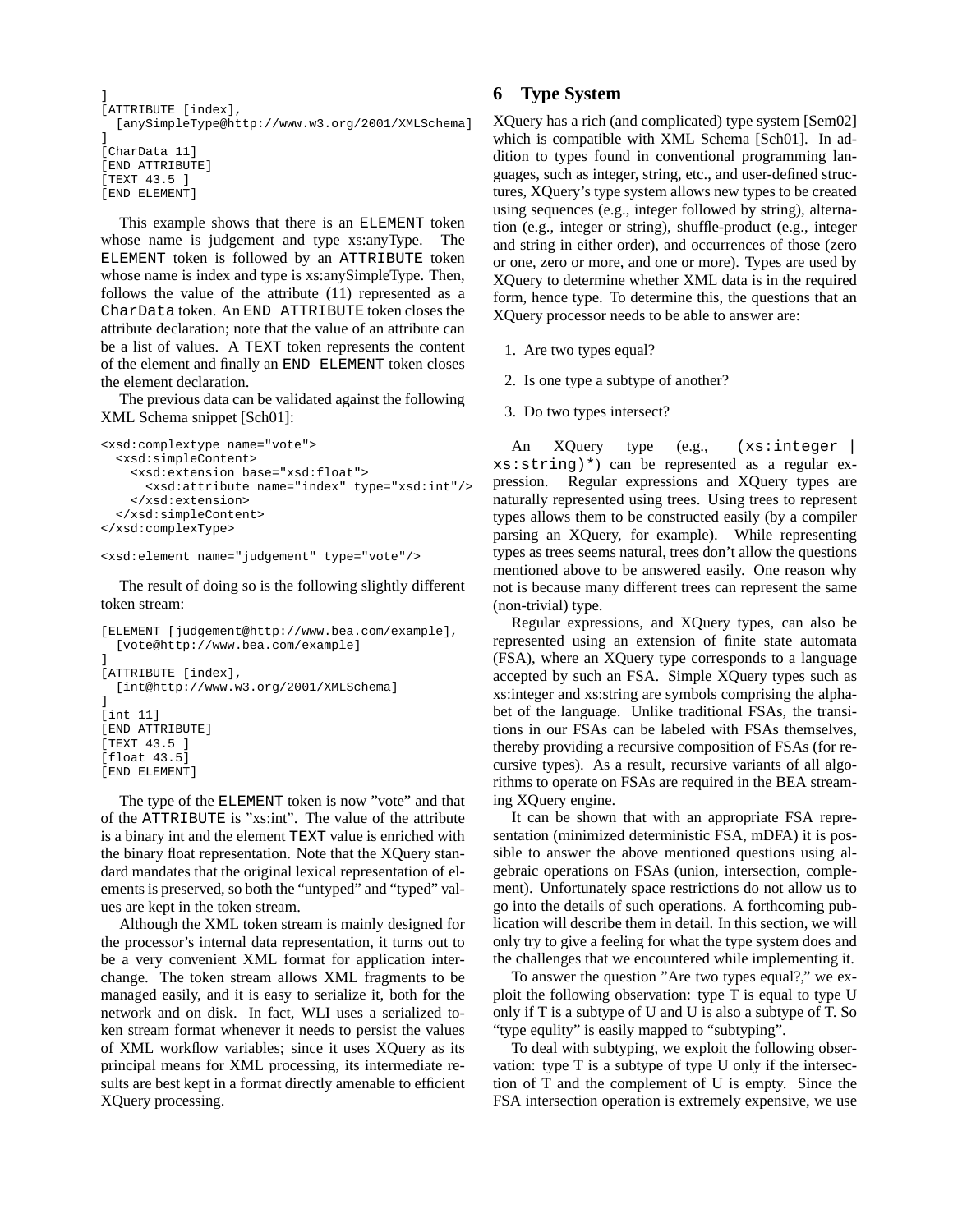DeMorgan's laws in order to compute intersection: type T intersects type U if the complement of the union of the complements of U and T is empty.

Due to recursions, FSA algebra operations are very expensive. It can be shown that the computational complexity grows exponentially with the complexity of the FSA. To alleviate this problem, the engine aggressively caches all the results of the type system. Therefore, if the same two types are compared several times during the compilation of a query, expensive FSA computation is carried out only once. Caching is effective because the total number of types involved in a query is limited.

# **7 Query Compilation and Optimization**

The first step in query processing is query compilation. Given the complexity of this component, our main goal while designing the compiler was to make it *effective* but also *extensible*, *flexible* and *simple*. As described below, we consistently used the principles of avoiding hard-coded information and algorithms and using the declarative approach whenever possible in order to keep our compiler simple and extensible.

The XQuery compiler is composed of three managers: the *Expression Manager*, the *Context Manager*, and the *Operation Manager*. Furthermore, there are three functional components: the *Query Parser*, the *Query Optimizer*, and the *Code Generator*.

#### **7.1 Expression Manager**

The *Expression Manager* holds the internal representation for all kinds of XQuery expressions (e.g. constants, variables, first order expressions, instance of, conditionals). Its expressions are equivalent in functionality with the algebraic query representation used by most relational query engines. Our internal representation for expressions borrows ideas from functional programming compilation, relational query compilation, and object-oriented query compilation, all adapted to XQuery, of course.

The simplest XQuery expressions are constants and variables. We support four types of variables: let, for, count and external variables. All the first order expressions (e.g. boolean operators, comparisons, arithmetics, union, intersection, and user defined functions) share a single internal representation. This is different from the traditional relational query internal representation but it is essential for keeping the code simple and extensible. Each kind of second order expression (e.g. FLWR expressions, sortby and quantifiers) has a separate internal representation.

XQuery is formally defined in terms of a small core set of algebra operators into which the full language is mapped [Sem02]. Our internal representation is redundant, in the sense that we have models for both core and non-core expressions. For example, we have both a representation for FOR and LET expressions, as well as for the complex FLWR expressions. However, we do not have an internal representation for path expressions, as they are normalized

immediately during parsing. Another characteristic worth mentioning is that we do not make the distinction between a logical algebra and a physical algebra like in traditional relational query processing. This distinction makes no sense for many kinds of XQuery expressions like conditionals, instance of, typeswitch, etc, and for most first order expressions. For the operations for which multiple possible physical implementations are available (e.g. node constructors and joins) the choice made by the optimizer is expressed by expression annotations.

Finally, the Expression Manager implements various functionalities required for query optimization like variable and substitution management, type derivation, semantic properties derivation, copying, subexpression cut and paste, etc.

#### **7.2 Operation Manager**

The second manager is the *Operation Manager*, which holds all the information about the first order functions and operators available to the query engine. This information includes the operator names and signatures, semantic properties (see below), pointers to the class implementing each operator and to the Java code for type derivation of polymorphic operators. The semantic information includes: the property of preserving or introducing document order in the result, the property of preserving or creating duplicate-free results, the commutativity with the unordered operator, the property of the operator to create new nodes in the result, whether the operator is a map function, and, finally, whether the operator is a real function or not (i.e. returns the same result given the same input)<sup>2</sup>, etc. This semantic information is exploited during the optimization phase for equivalent expression rewriting. All this information is loaded while bootstrapping the XQuery engine out of a declarative description.

#### **7.3 Context Manager**

The third manager used during the compilation is the *Context Manager*. Each phase in query processing (parsing, type checking, optimization, execution) is done in a certain context; such contexts hold a variety of environmental properties. Examples are: the current managers that perform various tasks during compilation and execution (e.g. the *Type Manager*, the *Schema Manager* and the *NodeIdentifier Manager*), the in-scope variables, the schema validation context, the in-scope definitions (e.g. namespace, functions, types, schemas, collations) and the current default specifications (e.g. element name namespace, function namespace, strip whitespace parameter, collations). The same context is passed through all query processing phases; expressions and iterators only exist in a certain context.

The context is composed of a hierarchy of local contexts. Searching for information translates into searching

<sup>2</sup>Some XQuery operators like getCurrentDate() or document() do not have this property.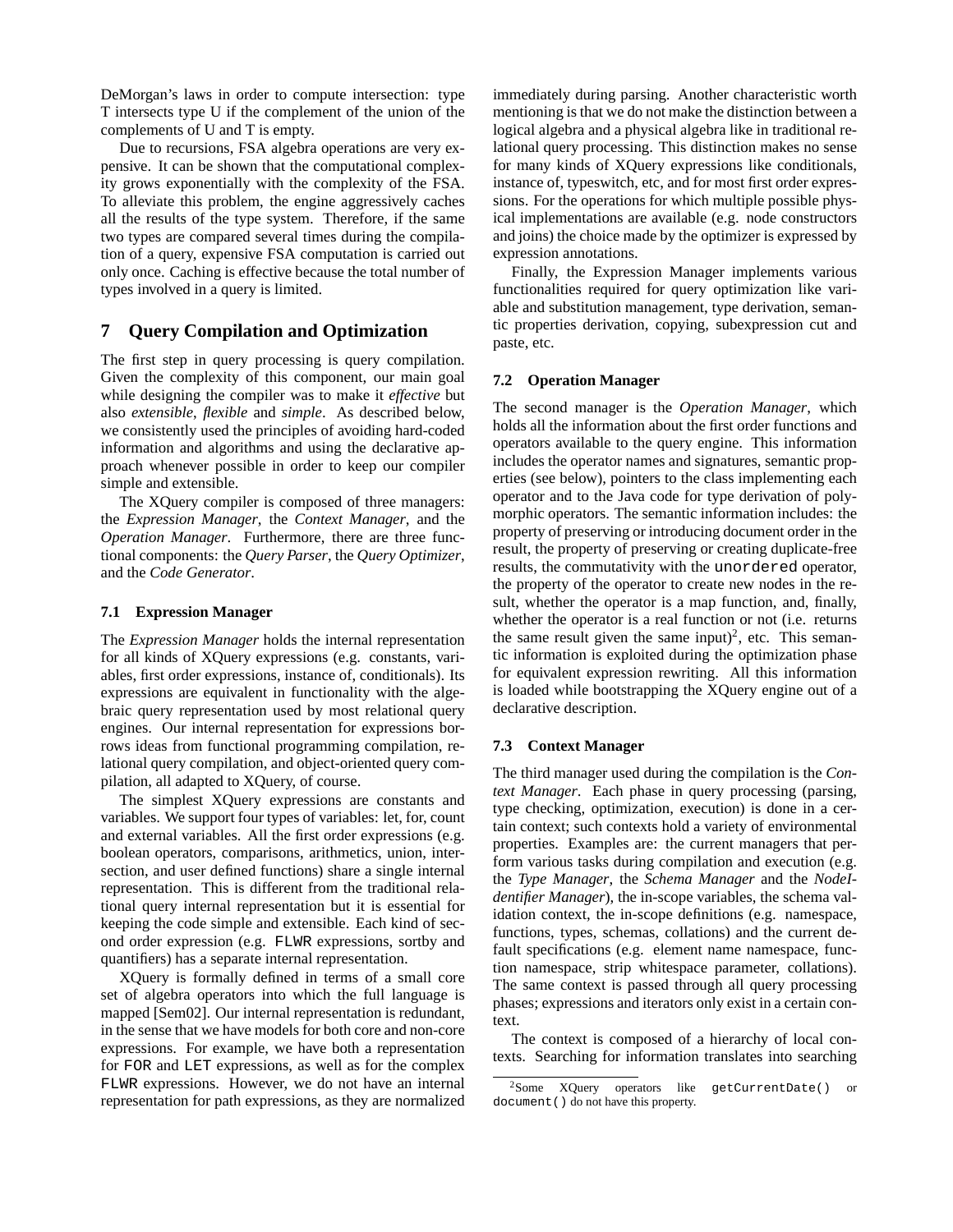from the local context recursively up to the parent until the information is found or the root is reached. The root of the hierarchy is the base context that holds all of the XQuery engine default parameters. This base context is also bootstrapped out of a declarative specification.

#### **7.4 Parser**

In addition to these three managers, as mentioned above, the XQuery compiler has three functional components: the *Parser*, the *Optimizer* and the *Code Generator*. The parser translates an XQuery string into the corresponding expression in our internal representation. During parsing, the current parsing context can be augmented with certain information like new namespace definitions, new function definitions, etc. Some normalization is performed during parsing; in particular, path expressions are eliminated at this time.

The main source of complexity in the XQuery parser comes from the necessity of keeping the language free of reserved words. Because of this requirement, the parser must keep multiple lexical states and perform complex state transitions during parsing. In this environment, a big challenge (that we are still facing) is to provide users with high quality debugging and error information. We used the ANTLR parser generator, which proved to be satisfactory for our needs.

#### **7.5 Optimizer**

The next important phase in query compilation is *Query Optimization*. The optimizer's task is the translation of the expression generated by the parser into an equivalent expression that is cheaper to evaluate.

First, we have to address the expression equivalence problem. Two expressions are *equivalent* if they have the same type and, for every possible input, and in the same context, they either produce the same value as an output or they both produce the same error. This definition is idealistic; unfortunately while building a real query optimizer we realized that we have to relax it in important ways. For example, our optimizer will translate an expression  $E_1$  into an expression  $E_2$  even if the two expression  $E_1$  and  $E_2$ do not have the same inferred type<sup>3</sup>. Moreover, preserving errors is too restrictive. Most XQuery operations can result in errors which are not predictable at compile time. As a result, almost any operation reordering could change the potential result in the event of an error. Our rewriting methodology guarantees that no *new errors* are being introduced as a result of query rewriting, but it is possible that the original expression returns an error whereas the rewritten expression does not. A prominent example in which this can happen is a query with a Boolean AND expression if one of the subexpressions returns false and the other one returns an error.

The heart of the query optimizer is a library of rewriting rules. Each rewriting rule takes an expression and returns an equivalent expression (if the rule is applicable) or null (if the rule is not applicable). The optimizer itself is built by the successive application of such rewriting rules using heuristics. How the rewriting rules are composed in an optimizer strategy is also specified declaratively.

Rewriting rules can be either (a) normalization rules, whose purpose is to put the expression into a "normal" form without reducing the cost, and (b) cost-reduction rewriting rules that are supposed to translate an expression into another, less expensive expression. Examples of normalization rules are: putting predicates into a conjunctive normal form, dispatching general comparisons to the type-specific operators, dispatching arithmetics to the typespecific operations, inlining non-recursive XQuery functions, transforming typeswitch expressions into a cascade of conditionals, and unnesting FLWR expressions found in FOR and RETURN clauses.

The cost-reduction rewriting rules can be classified into six categories:

- 1. Remove *unnecessary operations* whenever possible. A prominent example for such unnecessary operations are sort and duplicate elimination operations which are defined implicitly in a query due to the semantics of XPath expressions. Further examples are redundant self operators, concatenate operators with a single input, FOR expressions with a trivial RETURN, FOR expressions that iterate over a single item, computation of the effective boolean value, and casts for function parameter and results; these casts are also defined implicit in the XQuery semantics.
- 2. Rewrite with *constant* and *common subexpressions*. For example, subexpressions that are executed as part of a loop (i.e., in a FOR, sort or quantifier) but that do not depend on the loop variable are factored out of the loop. Subexpressions that appear multiple times in a query are also factored out and a LET variable is introduced. Subexpressions that can be computed statically and whose results are small, are computed statically and replaced with their value.
- 3. Enable *streaming* whenever possible. An important example is rewriting expressions that use backward navigation into expressions that use only forward navigation whenever possible.
- 4. Exploit *schema information*. The most important rule in this class translates the expensive descendant () operator into a sequence of children() operators based on schema information, or introducing *topN* operators based on cardinality information obtained from schemas.
- 5. Carry out *operation reordering*, if this is beneficial. Notably, the FOR variables in a FLWR are reordered if

<sup>3</sup>The two expression could still produce the same output even if the inferred type is not the same.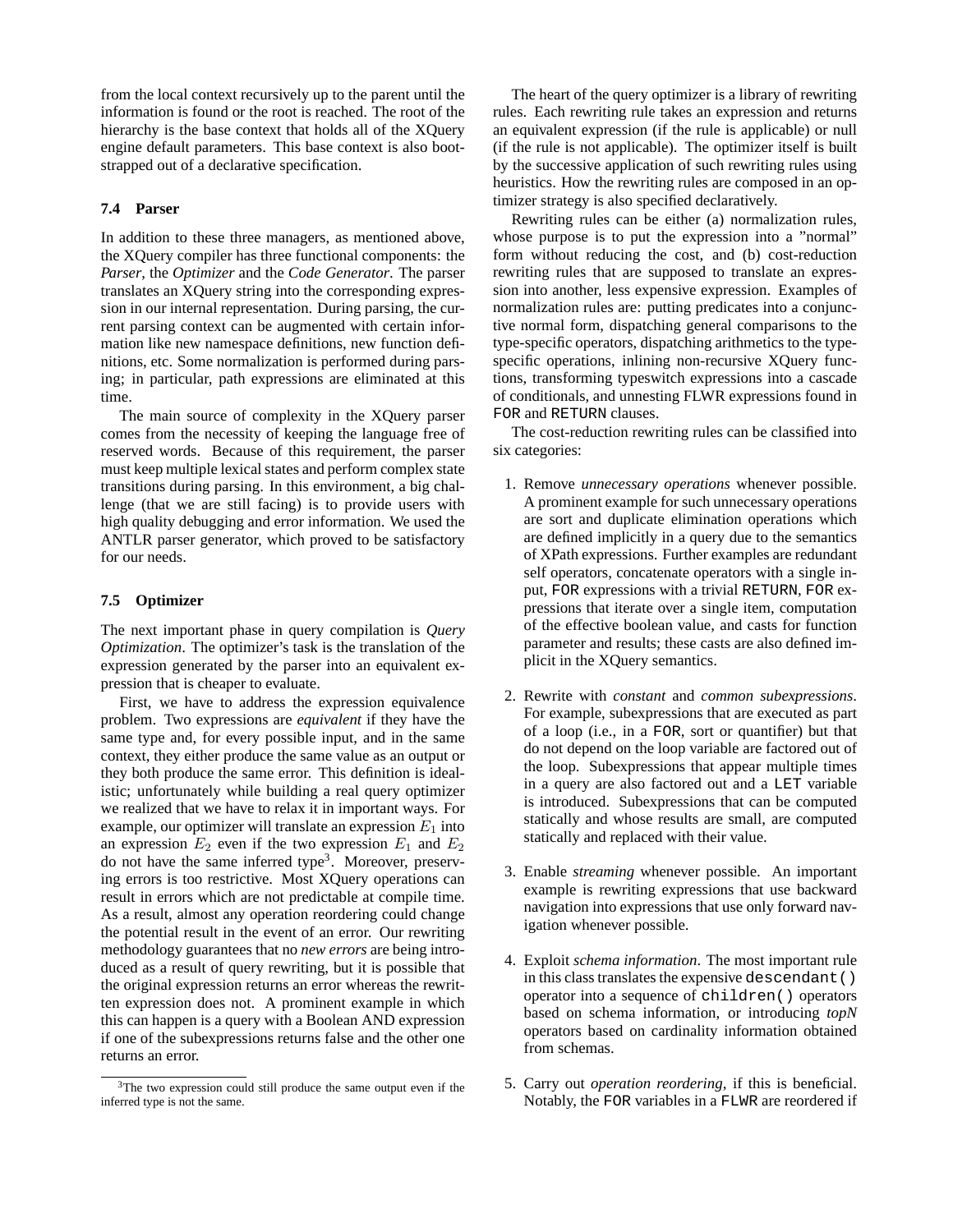an unordered directive is present and there are no dependent joins. Similarly the FOR variables of a quantifier can be freely reordered in the absence of any interdependency.

6. Transform the nested loop (non-dependent) joins and outerjoins into *hash-based ones* whenever possible. Given our absence of data statistics this decision is based on heuristics.

Our current optimizer does not use a cost model; it only uses heuristics. There are several reasons for this. First, it is very difficult to get and maintain statistics in the Internet world. Obtaining statistics is particularly difficult for streaming XML data and message processing, for which the BEA engine was designed. Without good statistics, cost-based optimization is essentially meaningless. Second, even in the presence of good statistics, defining an effective cost model for an XQuery engine is very difficult and probably as much work as developing the initial engine itself. Third, it seems that optimizations that require costing are less important in XQuery than, say, in SQL. For instance, FOR expressions (the dual to relational joins) can only be reordered in XQuery under certain circumstances. Obviously cost based optimization is very important for XQuery in many application scenarios, but we think that an XQuery optimizer *needs* good heuristics to compensate for the problems described above, and cost-based optimization simply has not been important for our particular target application.

During query rewriting we make extensive use of both the semantic information associated with the operators that we described above and the types inferred for expressions. Almost none of the cost-reduction rewriting rules could be applied in the absence of this information.

Another important task of the query optimizer is to detect (and minimize) the need for data materialization. We designed our entire XQuery engine with the main goal to stream data in and out of the query engine, therefore minimizing the data footprint and eliminating blocking points in the execution. Nevertheless, some queries require data materialization and/or blocking. In addition to the traditional causes like sort, duplicate elimination and aggregates, the value of a variable must be materialized in three cases: when the variable is used multiple times in the query, when the variable is used inside a loop (FOR, sort or quantifiers), or when the variable is an input of a recursive function. Another cause for materialization is backward navigation that cannot be transformed into forward navigation. Finally, the execution of operators like descendant () requires materialization under certain circumstances (see Section 8).

A noticeable absence in the BEA engine is the choice of physical operators for joins and selections. In the current version, a simple scan for selections is supported. For joins, nested-loops and hashing are supported. Again, these decisions have been made with regard to the particular application domain (processing of XML message in the range of a few kilobytes up to about a megabyte) for which the BEA

streaming XQuery engine was designed. For other applications (in particular, large-scale XML databases), more methods can be supported and the optimizer must be extended accordingly.

#### **7.6 Code Generation**

The expression produced by the query optimizer is the input to the next phase: *Code Generation*. The goal of this phase is to translate an expression into an executable plan. An executable plan is represented as a tree of Token Iterators. There is almost a one-to-one mapping between expressions and Token Iterators so that this task is quite simple: the Token Iterator tree is built while traversing the expression tree bottom up. Only recursive functions require special attention. Naively generating code for them results in infinite Token Iterator trees. In order to avoid this situation, we delay code generation for recursive functions until they are actually executed; the Token Iterator tree corresponding to a new iteration is unfolded at runtime at the beginning of an iteration. While the recursion could require some extra materialization, it is itself not blocking the operator pipeline.

# **8 Runtime System**

The task of the *Runtime System* is to interpret a query execution plan, modeled as a tree of Token Iterators. The runtime system is composed of a library of iterators containing implementations for all functions and operators of the XQuery standard [F02] and for all functions of the XQuery core (e.g., map) [Sem02].

#### **8.1 Iterator Model**

Like most SQL engines, the BEA streaming XQuery engine is based on an iterator model [Gra93]. The reasons for this choice are the same as in the relational world: (a) modularity, (b) low main memory requirements, and (c) avoidance of (CPU and I/O) costs to materialize intermediate results. Furthermore, the iterator model allows lazy evaluation of expressions which is particularly important for XQuery. Sometimes, only a small fraction of the result of a sub-expression must be computed; a frequent example is existential quantification.

In the iterator model of the BEA engine, every function and operator is implemented as an iterator that consumes zero, one or multiple token streams produced by its input iterators and returns a single stream of tokens. As in the traditional iterator model, all iterators operate in three phases:

- *open*: prepare to produce results.
- *next*: produce the next token of the result stream; return "null" in order to indicate the end of the stream.
- *close*: release allocated resources and do clean-up work.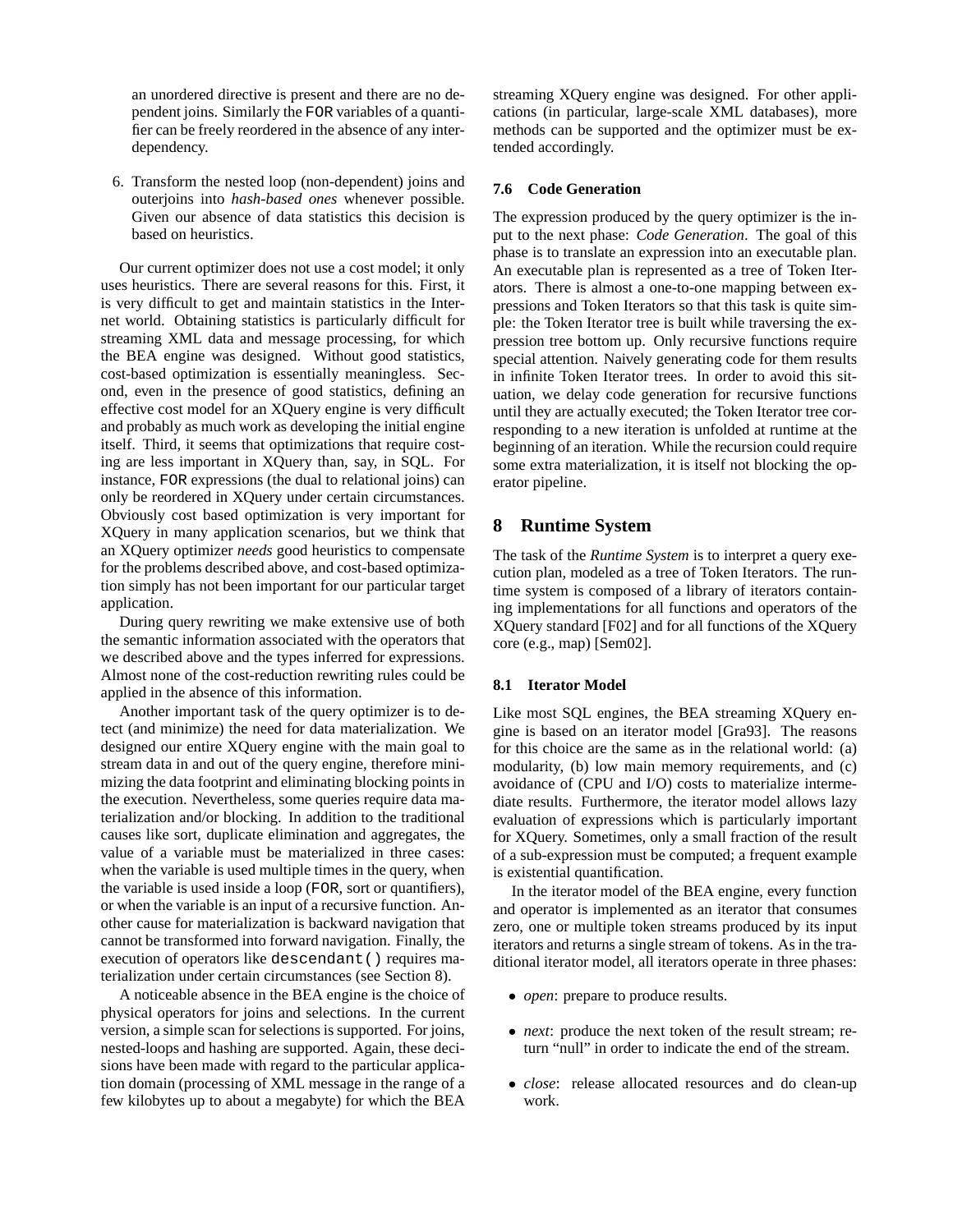In addition, iterators provide a *peekNext()* method and a *skipNext* method. The *peekNext* function returns the next token without consuming it. This function is convenient for the implementation of certain XQuery functions that need to look ahead in their inputs. The *skipNext* function carries out a fast forward to the next item in a sequence. This function is conveniant in functions that only look at the "tip of the iceberg" (e.g., count or nodetests). Both *peekNext()* and *skipNext* can be implemented in a generic way for all iterators so that this additional method does not increase the complexity of the code base. For *skipNext*, however, it is beneficial for performance reasons to provide specific implementation for certain functions; for example, a *skipNext* can be carried out particularly fast if the data is materialized.

Another specific feature of the BEA iterator model is its error handling mechanism. Every call of the *next()* method of an iterator can result in a failure. Based on the semantics of XQuery, some failures can be ignored whereas other failures must be propagated to the application and terminate the execution of the query. In order to implement error handling, we made use of Java's exception handling mechanism. Furthermore, we were able to implement error handling in a generic way so that the specific XQuery error handling rules did not have to be implemented for each iterator individually.

#### **8.2 Example Iterators**

As mentioned at the beginning of this section, every function and operator of the XQuery library [F02] and core [Sem02] are implemented as iterators. For expensive functions (e.g., node constructors and joins), several different implementations exist so that the best implementation can be chosen depending on the characteristics of a query. In all, the runtime system contains the implementation of 350 iterators. In order to get an impression of the kind of iterators found in the system, some examples are listed in the following:

#### Constant

One of the simplest iterators is the Constant iterator that is used to evaluate constant expressions. This iterator is used for XQuery literals such as "5" or "Feb-18-2003". For literals, the Constant iterator produces a stream with a single token. The Constant iterator is also used for other constant expressions such as "<foo>boo</foo>". In this example, the result of the element constructor is materialized at compile-time and the Constant iterator is used to return the materialized result at execution time.

#### **Casts**

The semantics of XQuery involve a great deal of implicit casts. These casts can be very expensive. Some of these casts require transformations, e.g., from strings to numeric values. Some casts involve the extraction of typed values from an element or attribute. Finally, some casts call a function called *atomization* [Que02] which takes a sequence as input and returns a simple value.

As mentioned in Section 7, the compiler tries to determine the types of expressions statically as precisely as possible so that casts can be avoided or the most specific cast iterator can be used. To this end, the cast iterators in the runtime system are organized in a hierarchy: the most general cast iterator is expensive and used when no static type can be inferred (i.e., the static type is "any"); more specific and cheaper casts are used if more information can be deduced statically (e.g., an expression has a simple type).

#### Materialization

Although the BEA streaming XQuery engine tries to stream data whenever possible, there are situations in which the materialization of intermediate results is necessary. One important situation in which materialization is necessary is a query that uses the results of a common subexpression several times and (re-) computation of this subexpression is expensive. Such queries are implemented using an iterator factory. This factory takes the token stream produced by the common sub-expression as input and allows the dynamic generation of iterators that consume this input. The factory consumes tokens from its input stream on demand, driven by the fastest consumer. The factory buffers the input stream and releases the buffered tokens when the last (slowest) consumer is done.

#### Node Id Generation

The XQuery data model assigns a unique id to each node of an XML document [M02]. Based on this id, node comparisons, duplicate elimination, and sorting in document order among other functions are defined. In the BEA XQuery engine, ids of nodes of incoming XML messages are generated on the fly (i.e., non-blocking) using specialized GenerateId iterators. Id generation is an expensive operation and the memory requirements of ids can become prohibitive. Therefore, different types of ids and GenerateId iterators are used, depending on the requirements of a query. Most queries can be processed using simple, light-weight ids that are based on a pre-order numbering of nodes only; with such ids, duplicate elimination and sorting in document order can be implemented. Some queries, however, cannot be processed using such light-weight ids; such queries, for instance, involve backward traversals (e.g., the XPath parent axes) or special node comparisons. To evaluate such queries and only such queries, heavy ids that are based on pre-order and post-order numbering and materialization of parent/child relationships are generated. Furthermore, for certain queries, it is only necessary to generate ids for root nodes (or for nodes up to a certain level); again a special version of the GenerateId iterator is used in order to improve the performance of such queries. The decision of which version of ids and GenerateId iterator to use is made at compile time, depending on the characteristics of the query. In fact, it is possible that no ids are necessary to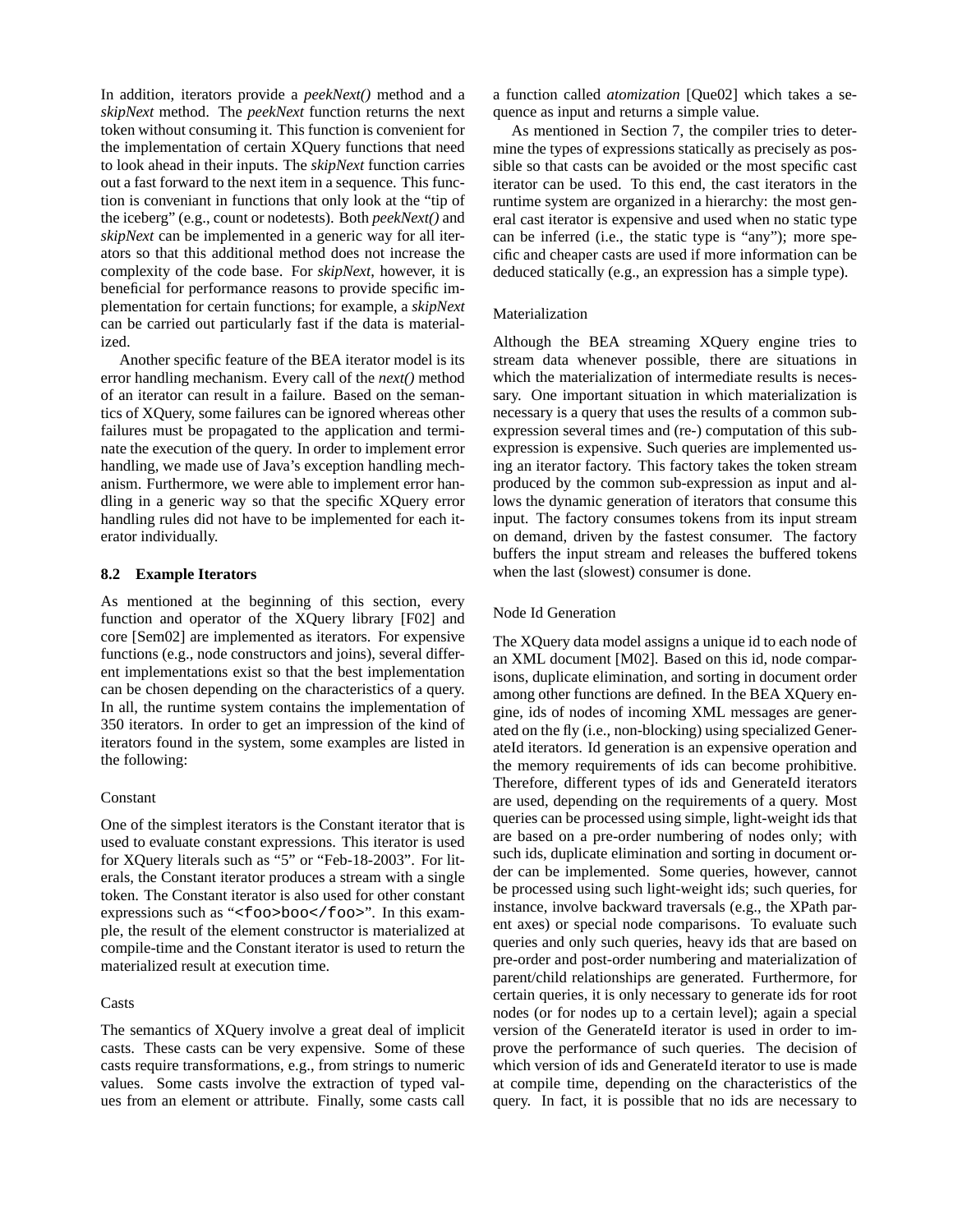evaluate a query; in this case, the compiler does not generate a GenerateId iterator.

# XPath Steps

Projections are implemented in XQuery as XPath steps, typically using the child ("/") and descendant-or-self ("//") axes. In order to exploit optimizations based on type inference at compile-time, the runtime system provides different iterators for these axes. For example, there is a special version of child that stops early if it is known from the schema that only one child matches or if it is known that no more sub-elements are relevant as soon as a sub-element of a particular type has been found. Furthermore, the runtime system implements a special algorithm in order to execute descendant-or-self. This algorithm starts optimistically and assumes that the schema has no recursion. In this case, the algorithm is fully stream-based and no intermediate results need to be materialized. In bad cases, the algorithm adapts and materializes data and behaves just like a traditional algorithm in order to compute descendants recursively.

# **9 XDBC Interface**

The Java binding for our XQuery engine is called XDBC. It is designed to look and behave much like JDBC. The two APIs have similar features, such as the ability to precompile statements for repeated execution, facilities for binding per-execution variables in a statement, and the ability to maintain separate execution contexts. Because of these similarities, and because JDBC is a widely known and understood interface, we used the same basic set of classes and, where appropriate, the same method names for XDBC. There is currently an initiative to standardize a Java interface for XML data called JXQI. Once a standard interface has materialized, we plan to make the XDBC interface upwardly compatible with it.

# **9.1 Connections and Statements**

The entry point into XDBC, as with JDBC, is a Connection. A Connection is obtained via a static method, *get-Connection()*, on the DriverManager class. A Connection maintains an execution context internally, keeping track of declared namespaces, types, and XQuery functions, among other things. In the current implementation, XDBC and the XQuery engine run within the same JVM. Therefore, despite the name "Connection", there is no networking involved, nor is there more than one type of driver to manage. Future revisions will likely introduce the concept of remote XDBC services.

From a Connection, applications can create two types of XQuery statement objects: a Statement and a Prepared-Statement. Again, as with JDBC, a PreparedStatement differs from a simple Statement chiefly in the ability to precompile an XQuery statement and then execute it multiple times, optionally assigning different values to unbound variables (i.e., parameters) in the XQuery statement for each execution.

## **9.2 Parameterized Queries**

With a PreparedStatement object, the appliation first associates any required variable bindings via various *setType()* methods. There are different *setType()* methods for various XQuery primitive types, such as *setString(), setInteger(), setURI(), setDate()*, and so on. Of particular importance is *setComplex()*, which allows binding a variable to an iterator which is potentially the result of a separate query execution. This way, chaining of XQuery queries is supported. It is possible to specify the type of the token stream that is returned by the iterator given to the *setComplex()* method.

The ability to bind and re-bind external variables to an XQuery statement is a BEA-specific extension to the XQuery language. We extended the variable rules for XQuery so that it is no longer required that all variables mentioned within a statement must be assigned values before use. Such statements will still compile in the BEA implementation. Attempting to execute a statement without binding all unbound external variables will result in an exception, however. PreparedStatement has methods for determining the set of unbound variables discovered by query compilation.

# **9.3 Execution of Queries**

Once all external variables have been bound, the Prepared-Statement is executed via *executeQuery()*. This method returns a Token Iterator representing the token stream resulting from the statement's execution. We provide utility classes for doing basic manipulations on Token Iterators, such as serializing them as UNICODE or in a binary format. PreparedStatement also offers other features for specialized purposes, such as a *cloneStatement()* method for creating a duplicate PreparedStatement that can be rebound and re-executed; e.g., in a different thread.

# **10 Performance Experiments and Results**

This section presents the results of performance experiments that assess the running time of the BEA streaming XQuery engine for XML transformations based on use cases of BEA customers and for the XMark benchmark  $[SWK^+02]$ . All experiments were carried out on a PC with a 1.8 GHz Pentium 4 processor and 1 GB of main memory. The Java Virtual Machine was from Sun using JDK 1.4.1 01. For all experiments reported here, nestedloops were used in order to implement nested FOR expressions (i.e., joins and group by) because hash-based algorithms were not beneficial in these particular experiments.

# **10.1 XML Transformations**

The first experiment studies the performance of the BEA streaming XQuery engine for typical use cases of customers of the WebLogic Integration product; i.e., transformations for which the engine was designed to work well. As an alternative, XSLT stylesheets [XSL02] were used to implement these use cases; since XSLT is already a stable W3C recommendation, XSLT is today commonly used in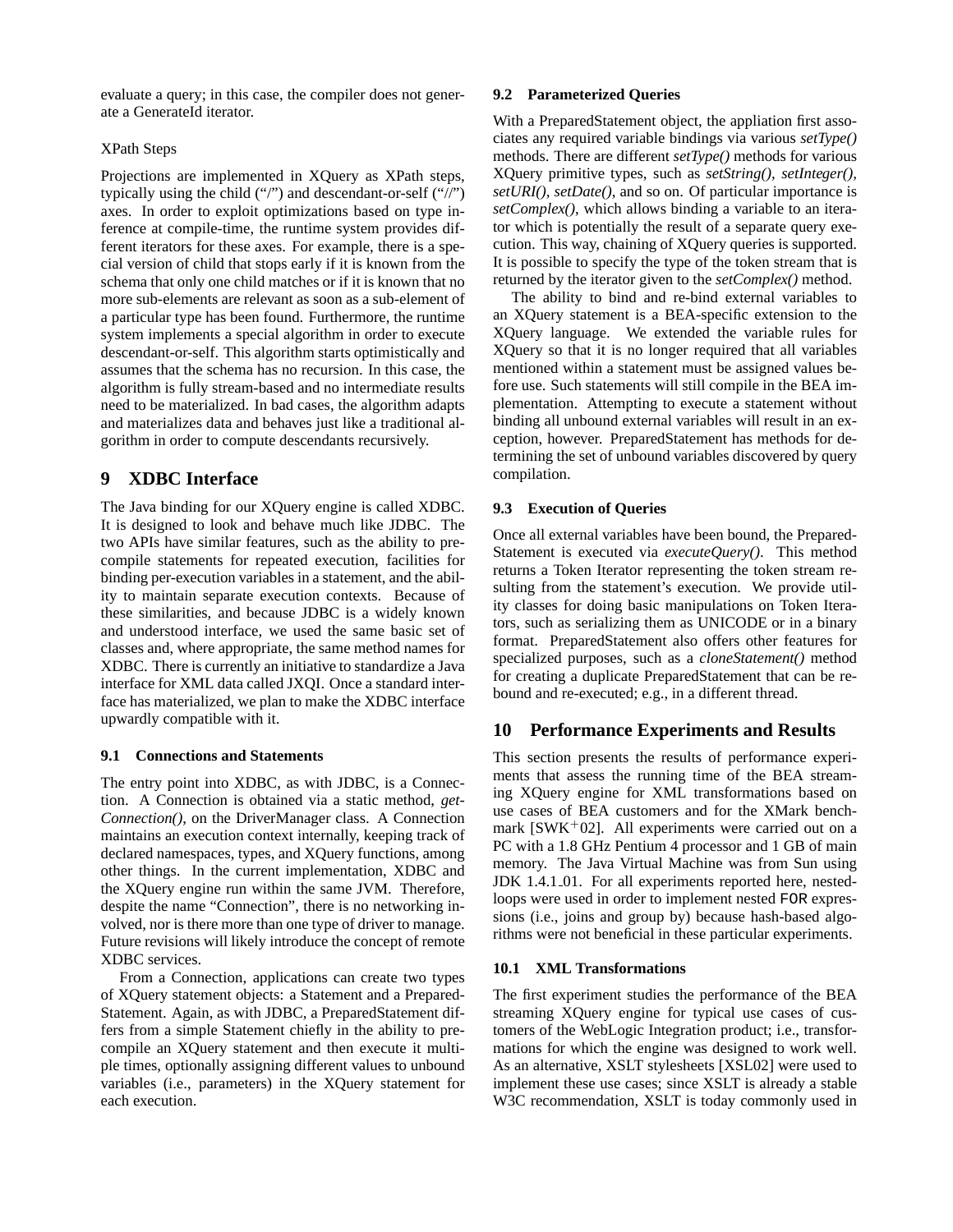| description                              | <b>XQuery</b> | XSLT | speedup |
|------------------------------------------|---------------|------|---------|
| Straight element mapping                 | 0.7           | 5.4  | 7.66    |
| Element mapping to different names       | $0.6^{\circ}$ | 5.1  | 8.04    |
| Element combination                      | 0.6           | 5.1  | 8.74    |
| Element explosion                        | 0.7           | 6.3  | 9.09    |
| Element to attribute mapping             | 0.8           | 4.1  | 5.27    |
| Attribute to element mapping             | 0.8           | 4.4  | 5.82    |
| Attr. to attr. mapping - straight copy   | 1.1           | 4.7  | 4.48    |
| Attr. to attr. mapping - name mapping    | 1.1           | 4.7  | 4.33    |
| Repeating group to repeating group       | 0.8           | 4.4  | 5.74    |
| Static fields and rep. grp. to rep. grp. | 0.7           | 5.0  | 6.69    |
| Re-grouping by key fields                | 1.6           | 7.0  | 4.28    |
| Decreasing loop nesting                  | 1.1           | 6.7  | 5.90    |
| Incr. loop nesting                       | 0.9           | 4.5  | 4.96    |
| Incr. loop nesting using an input key    | 1.9           | 8.2  | 4.20    |
| Conditional repeating group transf.      | 1.2           | 6.1  | 5.24    |
| String functions                         | 3.7           | 6.9  | 1.88    |
| Aggregation of data                      | 1.7           | 4.8  | 2.90    |
| Aggregation of data                      | 0.8           | 4.8  | 6.16    |
| Parameterized queries                    | 0.8           | 4.9  | 6.37    |
| Parameterized transformations            | 0.7           | 4.2  | 6.13    |
| Union: docs of the same schema           | 0.9           | 5.4  | 5.73    |
| Union: docs of different schemas         | 1.7           | 5.7  | 3.31    |
| Joining multiple docs                    | 2.1           | 7.2  | 3.46    |
| Joining with substitution                | 1.9           | 5.9  | 3.10    |
| Repeated key value lookup                | $1.0\,$       | 5.3  | 5.22    |

| Query | 120 KB | 3.8MB    |
|-------|--------|----------|
| Q1    | 7.8    | 107.8    |
| Q2    | 6.9    | 124.2    |
| Q3    | 10.1   | 309.0    |
| Q4    | 9.8    | 259.3    |
| Q5    | 5.0    | 249.6    |
| Q6    | 8.8    | 285.1    |
| Q7    | 66.3   | 11,279.5 |
| Q8    | 32.9   | 21,971.6 |
| Q9    | 38.0   | 24,867.0 |
| Q10   | 20.1   | 4,741.0  |
| Q11   | 26.7   | 15,621.9 |
| 012   | 16.5   | 6,452.9  |
| Q13   | 4.6    | 88.0     |
| Q14   | 25.2   | 982.1    |
| O15   | 4.7    | 62.8     |
| 016   | 5.5    | 119.3    |
| Q17   | 6.1    | 141.1    |
| Q18   | 7.2    | 162.3    |
| Q19   | 10.1   | 413.4    |
| Q20   | 10.1   | 365.9    |

Table 1: Time [ms]: Xalan (XSLT) vs. BEA Engine (XQuery) Table 2: Time [ms]: XMark Benchmark

practice in order to implement these kinds of transformations. The use cases test different kinds of XML transformations on different kinds of XML messages.<sup>4</sup> The XSLT stylesheets were executed using Xalan-J version 2.4.1 [XJ02]. The XQuery queries were (of course) executed using the BEA streaming XQuery engine. In both cases the best possible formulation was chosen if a transformation could be expressed in different ways. Furthermore, we only measured the running times of the transformations after the XML input had been parsed; this net cost of XML transformations is the most relevant metric for BEA's WebLogic Integration product because an XML message is typically parsed once and then transformed and processed several times.

Table 1 shows the results. In all cases, executing the XQuery expression on the BEA engine is much faster than executing an equivalent XSLT stylesheet using Xalan. In the best case, the speed-up was a factor of 9. There was no particular pattern or transformation type for which the speed-up was especially high and there were several reasons for this speedup. We believe that these were the two most important reasons: (a) XQuery is easier to optimize than XSLT; (b) token streams (as in the BEA engine) can be processed more efficiently than the document table model which is used in Xalan. (Note: The document table model replaced DOM as a representation in this Xalan version for the purpose of better performance.)

#### **10.2 XMark Benchmark**

Table 2 shows the running times of the BEA engine for the XMark benchmark  $[SWK^+02]$ . The XMark benchmark was designed to test the performance of XML database systems using rather traditional database workloads (e.g., selections on large collections of data), rather than transformations. This benchmark includes a suite of 20 benchmark queries that test a large variety of features of the XQuery language. Furthermore, the XMark benchmark specifies how the XML data must be generated and it provides a scaling factor in order to produce databases of different sizes. Table 2 shows the running times of the 20 queries on databases of size 120 KB and 3.8 MB. Again, only the running times of the BEA engine on parsed XML input is reported. As a baseline, parsing the 120 KB XML database cost 73 milliseconds and parsing the 3.8 MB XML database cost 1580 milliseconds using the Xerces parser [XJ00].

The purpose of these experiments was to stress test the BEA engine. Neither the workload nor the size of the databases were representative of the use cases for which the implementation of the BEA engine was tuned. Nevertheless, all queries could be executed in less than 70 milliseconds for the 120 KB XML database. In other words, executing the XMark queries was always cheaper than parsing the document. These results confirm that the BEA engine is very capable of processing XML messages of sizes up to a couple 100 KB, regardless of which type of queries need to be processed.

For the 3.8 MB XML database, the running times were in the range of 100 milliseconds up to 90 seconds (Q9). The BEA engine was robust in all cases, but the running

<sup>4</sup>We plan to publish queries and data on a Web page.